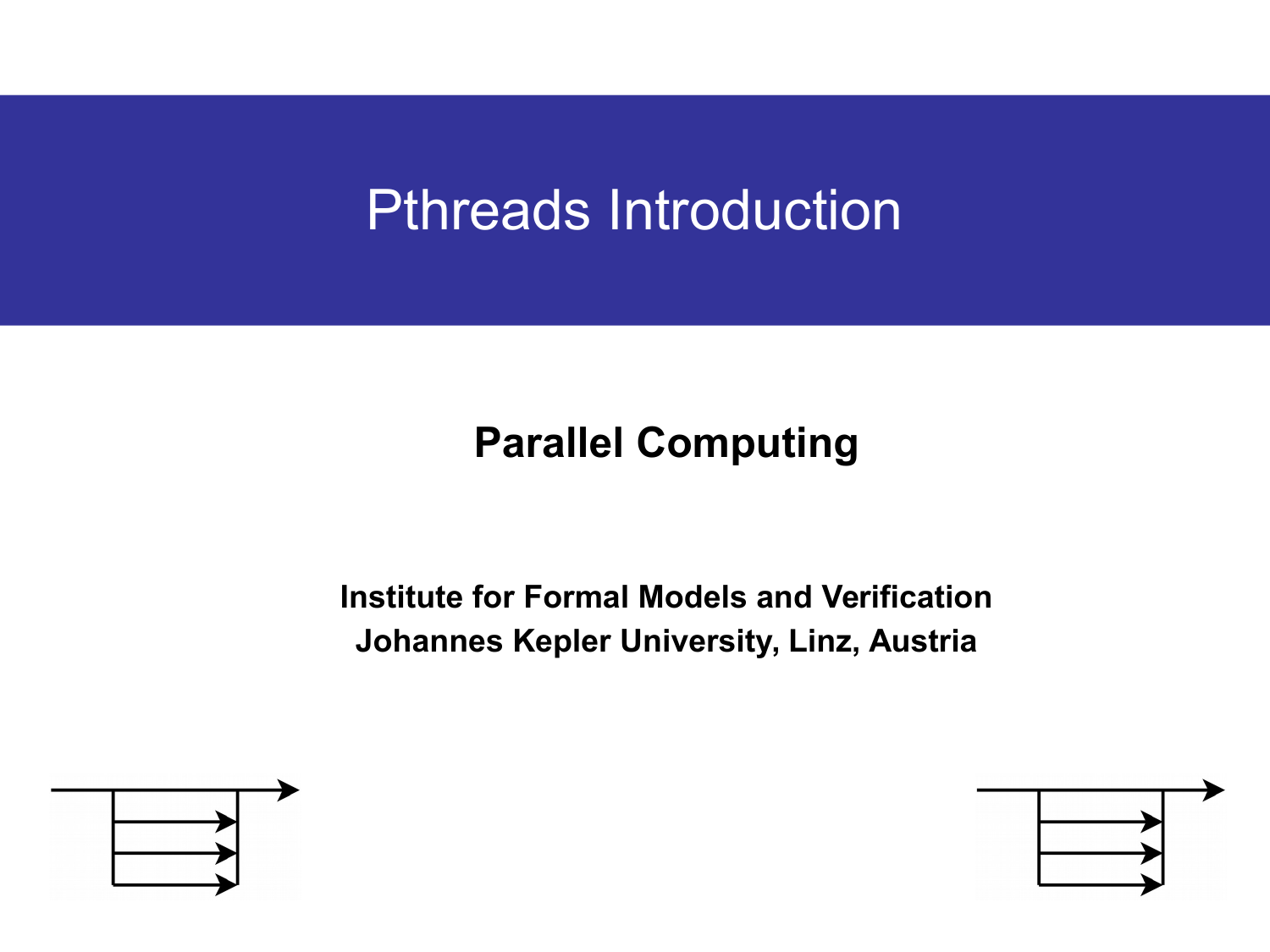### Threads vs. Processes

#### Process can have multiple threads

- Thread: "lightweight" process
- Threads share address space, file descriptors, sockets,...
- Per-thread stack, program counter, registers: thread's *context*
- Switching threads more efficient than switching processes "lightweight" context

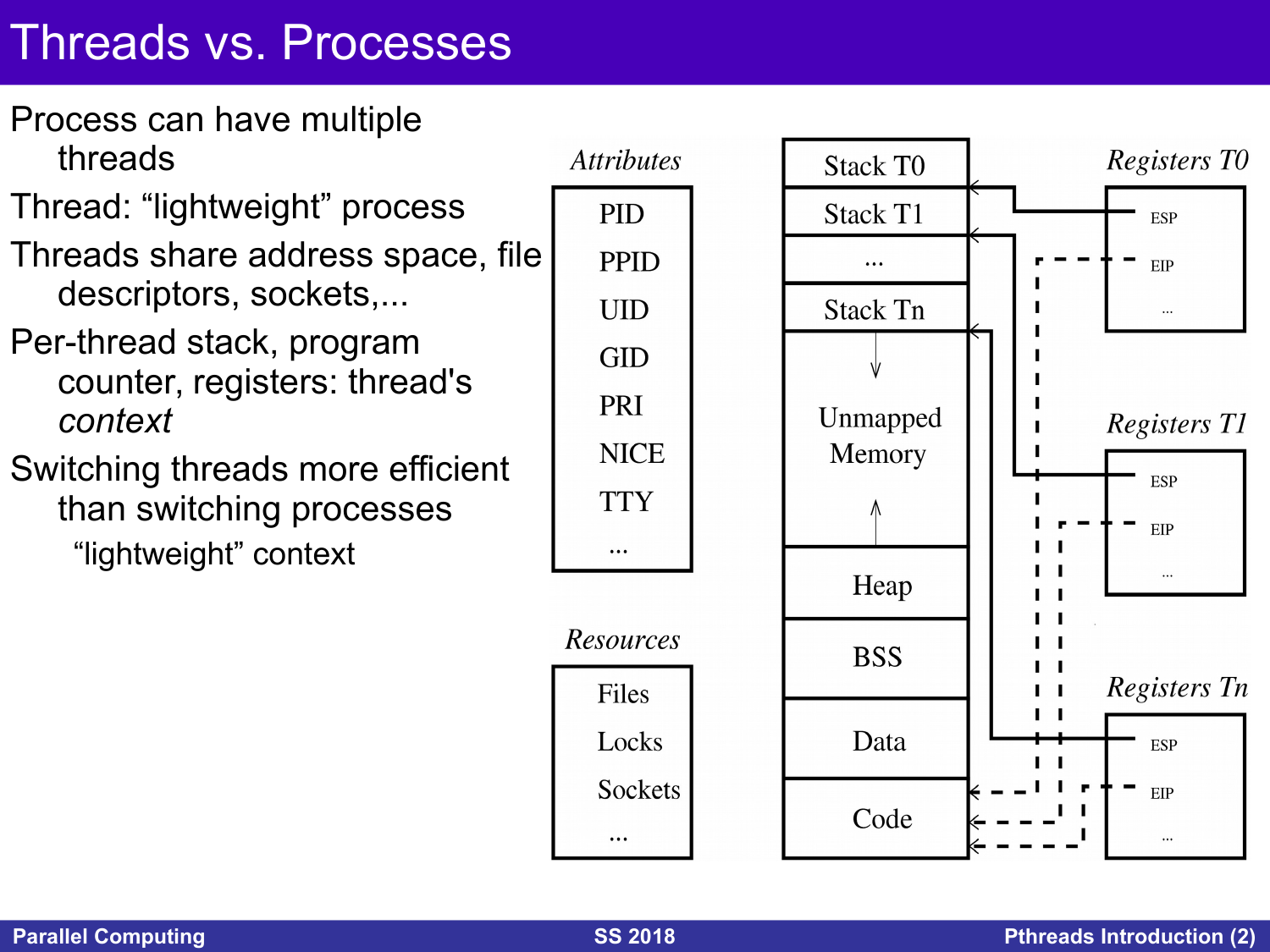## Benefits of Threading

### Parallelism

computing independent tasks at the same time speed-up (Amdahl's Law!) need multiprocessor HW for "true" parallelism exploiting capabilities of modern multi-core processors

**Concurrency** 

progress despite of blocking (overlapping) operations

no multiprocessor HW needed

"illusion" of parallelism

analogy: multiple running processes in multi-tasking operating systems

#### Threaded programming model

shared-memory (no message passing)

sequential program: implicit, strong synchronization via ordering of operations threaded program: explicit code constructs for synchronizing threads synchronization clearly designates dependencies better understanding of "real" dependencies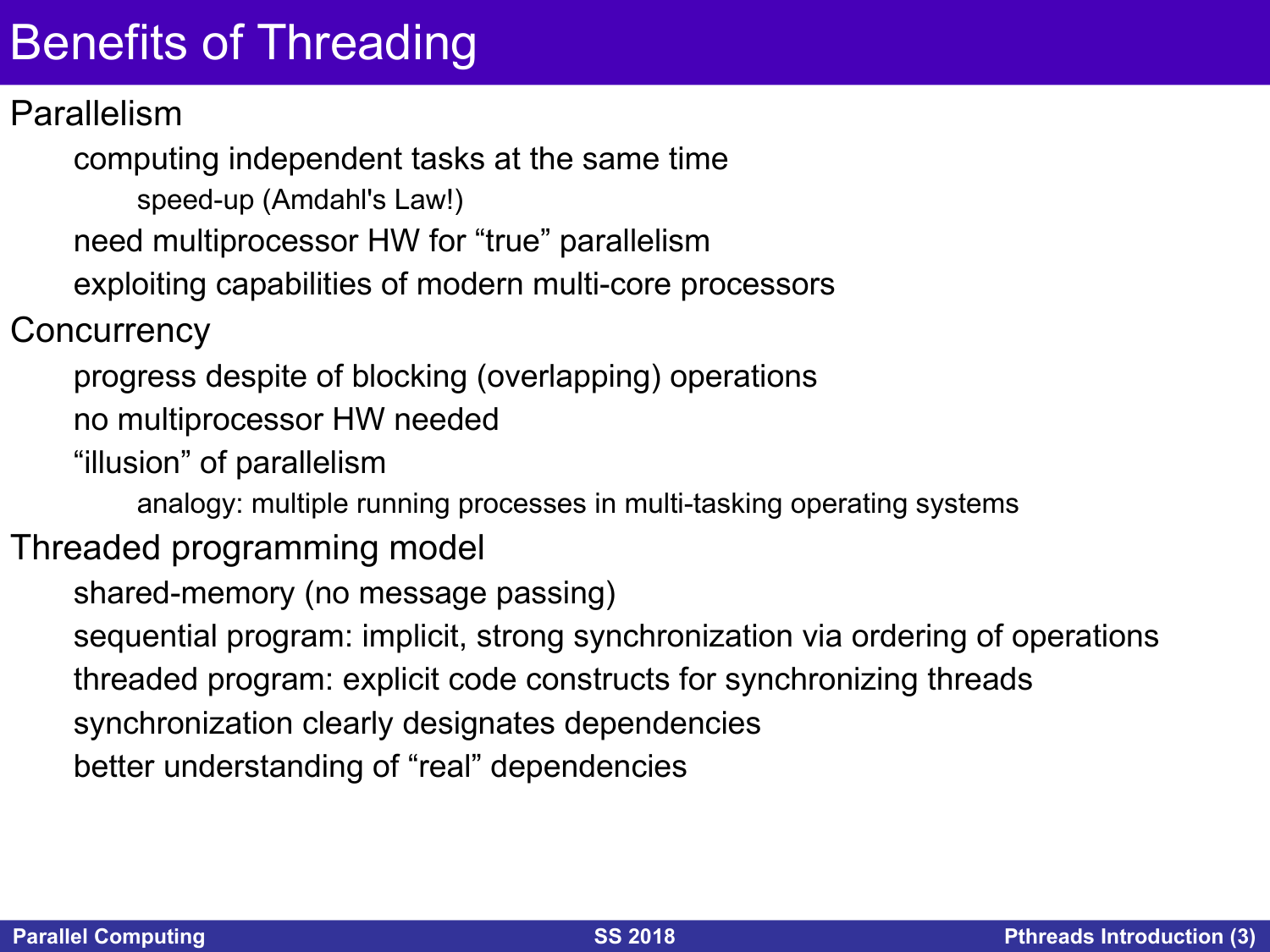## Costs of Threading

### Overhead (Synchronization, Computation)

directly: more synchronization  $\rightarrow$  less parallelism, higher costs

indirectly: scheduling, memory architecture (cache coherence), operating system, calling C library,...

Programming discipline

"thinking in parallel"

careful planning

avoidance of

deadlocks: circular waiting for resources

races: threads' speed (scheduling) determines outcome of operation

### Debugging and Testing

nondeterminism: timing of events depends on threads' speed (scheduling) bugs difficult to reproduce

e.g. what thread is responsible for invalid memory access? probe effect: adding debugging information can influence behaviour how to test possible interleavings of threads?